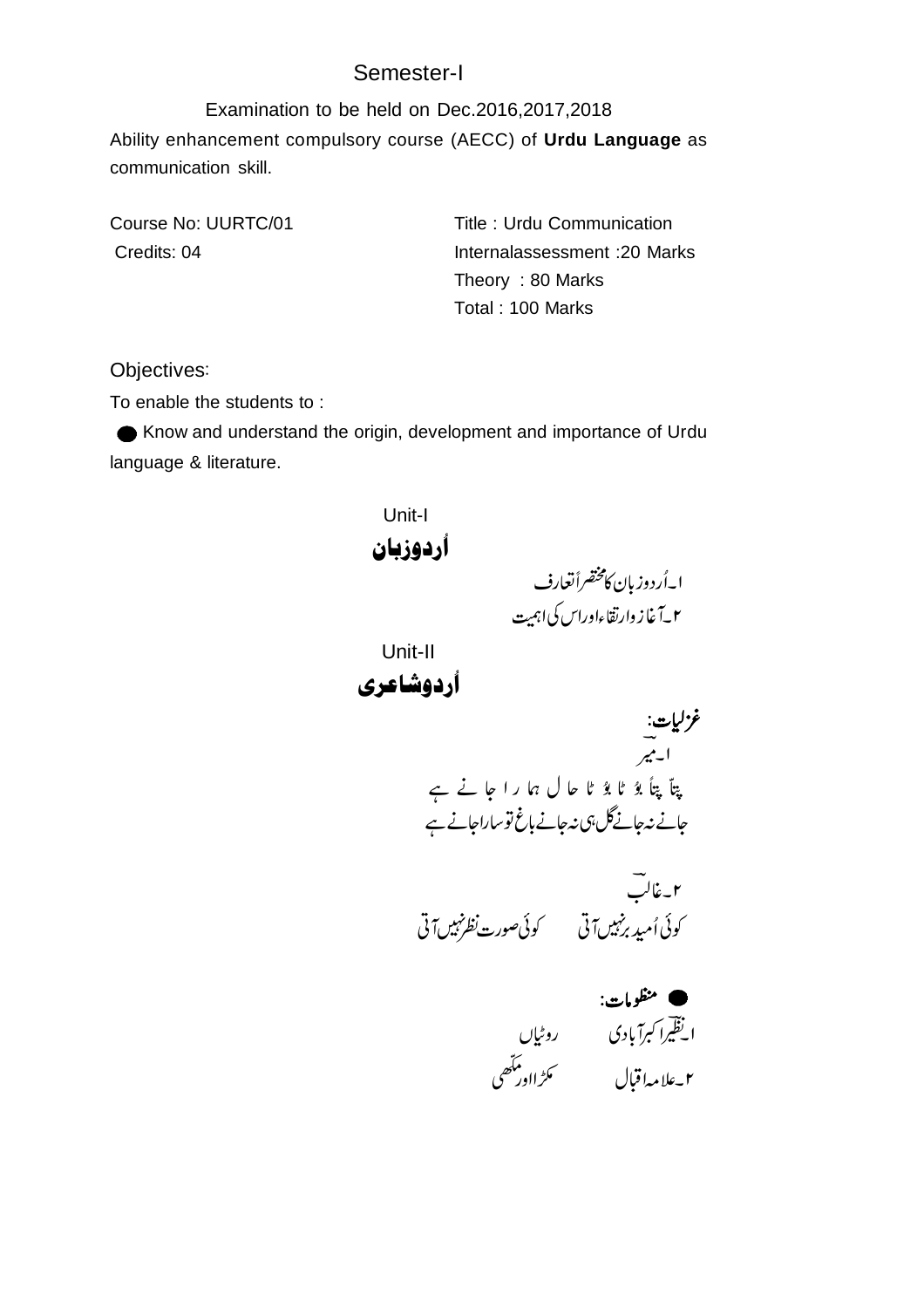Unit-III

 

Unit-IV 

Instructions for Paper Setter

ممتحین کے لیے هدایات :

پہلے یونٹ سے دوتنقیدی سوال ہوں گے۔ایک سوال کرناضروری ہوگا۔دوسرے یونٹ سےتشریح کے دوسوالوں میں سےایک کرنالازمی ہوگا۔تیسرےاور چوتھے یونٹ سےدودوتنقیدی سوال ہوں گےاوران میں سےایک ایک سوال کرناضروری ہوگا۔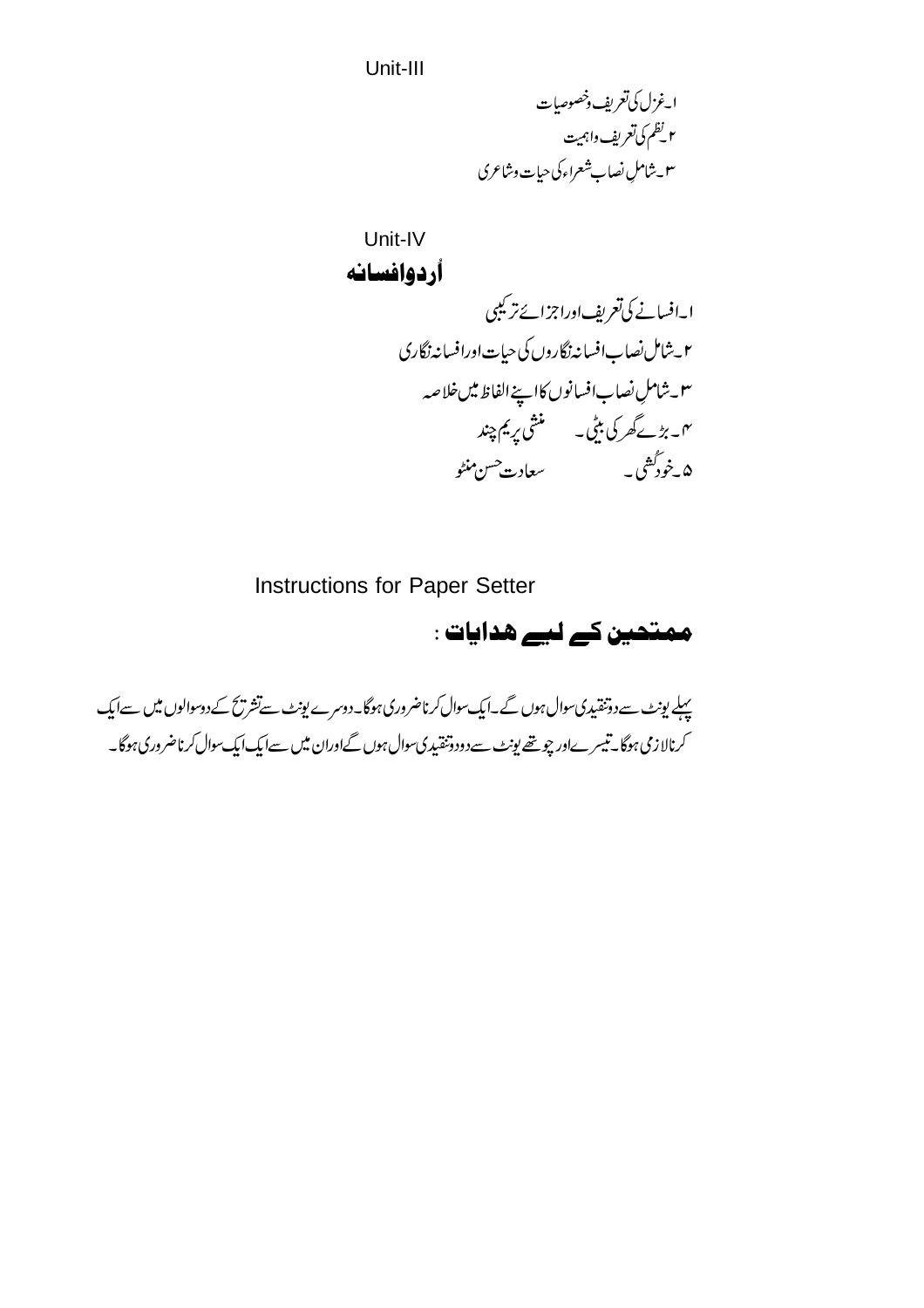## Semester-II

Examination to be held on May.2017,2018,2019 Ability enhancement compulsory course (AECC) of **Urdu Language** as communication skill.

Course No: UURTC/02 Title : Urdu Communication Credits: 04 Internalassessment :20 Marks Theory : 80 Marks Total : 100 Marks

Objectives

To enable the students to :

Know and understand the origin, development and importance of Urdu language & literature.

Unit-I أردونثر \_\_\_ ۲۔علی *گڑھ کر* یک کی خدمات

Unit-II ا\_انشائي<sub>ة ——</sub> تعريف دخصوصيات ۲۔شاملِ نصابِ انشا پئے اورانشائیہ نگاروں پرتنقیدی سوالا ت ٣-برسيداحمه خان\_\_\_ لجحث وتكرار ر۔<br>ہم۔پطرس بخاری ہے پائسائیکل

Unit-III أردوشاعري

غز گیات: ا-آگش ىيآرزۇھى ئىچھاكك روبروگر تے ہم ا و ر' ِ<br>ِ ربّٰلبلِ بيتاً بِ گَفتَگُو کر تے